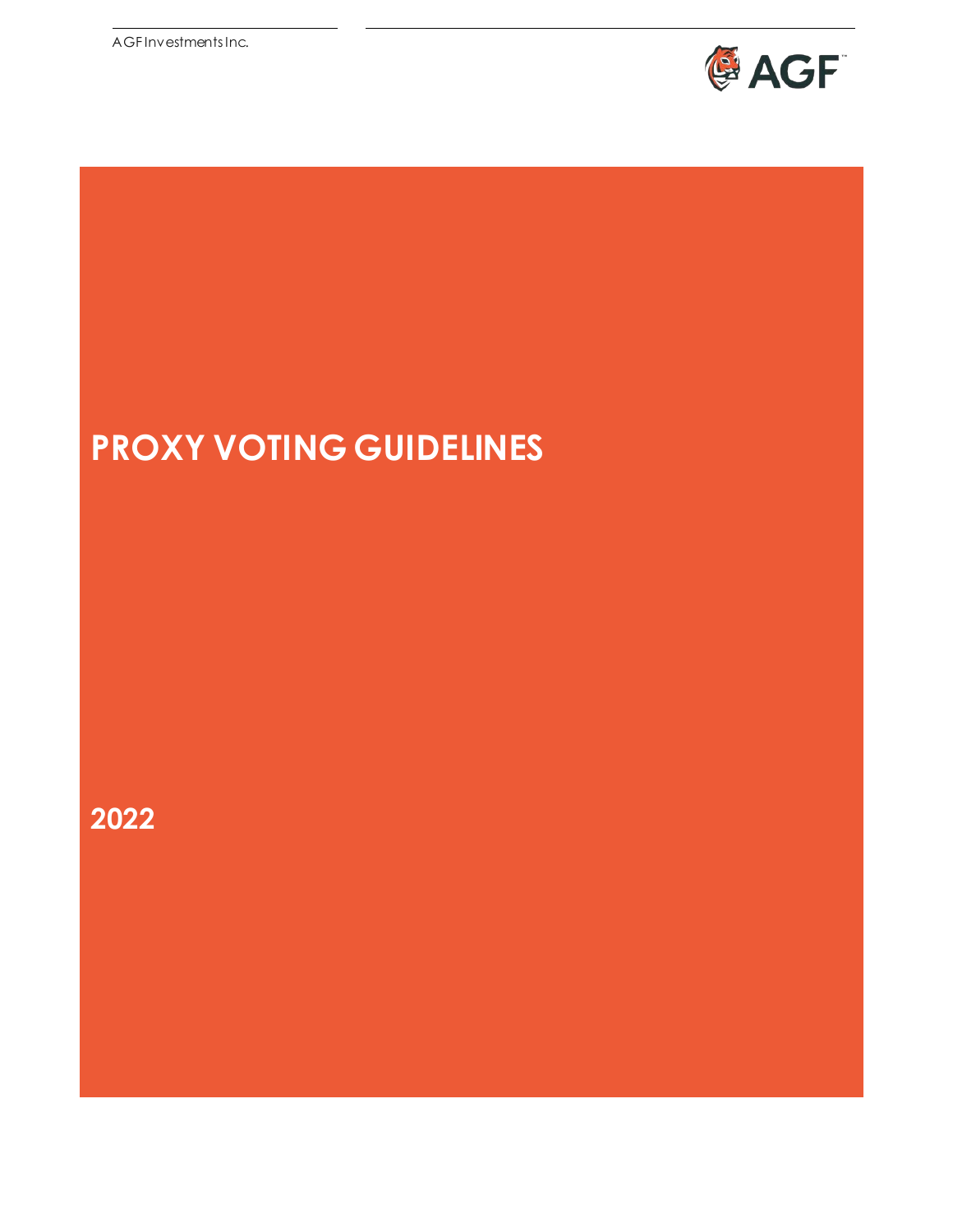

## **AGFI PROXY VOTING GUIDELINES**

The AGFI Proxy Voting Guidelines (the "**AGFI Guidelines**") are applied to AGFI Clients where AGFI has been appointed as the portfolio manager. The AGFI Guidelines are designed to ensure that proxies are voted in the best interests of AGFI Clients and generally mirror ISS Sustainability Proxy Voting Guidelines because AGFI believes responsible corporate governance, social and environmental practices may havea significant effect on the value of the company.

While the AGFI Guidelines are intended to reflect the applicable AGFI Client's general position on certain issues, theportfolio manager may depart from them on any proxy votedepending upon the facts and circumstances. The portfolio manager will document, in writing, occurrences where a proxy vote was cast in a manner inconsistent with the AGFI Guidelines. In certain cases, proxy votes may not be cast. For example, the portfolio manager may determine that it is not in the best interests of an AGFI Client to voteproxies. These situations can include situations where there would be extraordinary costs to vote proxies or where it may not be possible to vote certain proxies despite good faith efforts to do so (e.g., inadequate notice of the matter isprovided).

The AGFI Guidelines serve as a framework but cannot contemplate all possible proposals with which an AGFI Client may be presented. In the absence of a specific guideline for a proposal, the portfolio manager will evaluate the issue and cast the AGFI Client vote in a manner that will maximize the value of the AGFI Client's investment. The AGFI Guidelines set out below are a summary of pertinent portions of the ISS Sustainability Proxy Voting Guidelines and does not include all proposals addressed by the ISS Sustainability Proxy Voting Guidelines. For additional information, please see issgovernance.com/policy-gateway/voting-polices/.

### **1. Routine Matters**

#### **Amend Quorum Requirements**

Vote **against** proposals to reduce quorum requirements for shareholder meetings below a majority of the shares outstanding unless there are compelling reasons to support the proposal.

#### **Adjourn Meeting**

Generally vote **against** proposals to provide management with the authority to adjourn an annual or special meeting absent compelling reasons to support the proposal. Vote **for** proposals that relate specifically to soliciting votes for a merger or transaction if supporting that merger or transaction. Vote **against** proposals if the wording is too vague or if the proposal includes "other business".

#### **Amend Minor Bylaws**

Vote **for** bylaw changes that are of a housekeeping nature (updates or corrections).

#### **Other Business**

Vote **against** proposals to approve other business when it appears as a voting item.

#### **Appointment of Auditors**

Vote **for** the reelection of auditors and proposals authorizing the board to fix auditor fees, unless:

- The name of the proposed auditors has not been published;
- There are serious concerns about the effectiveness of the auditors;
- The lead audit partner(s) has been linked with a significant auditing controversy;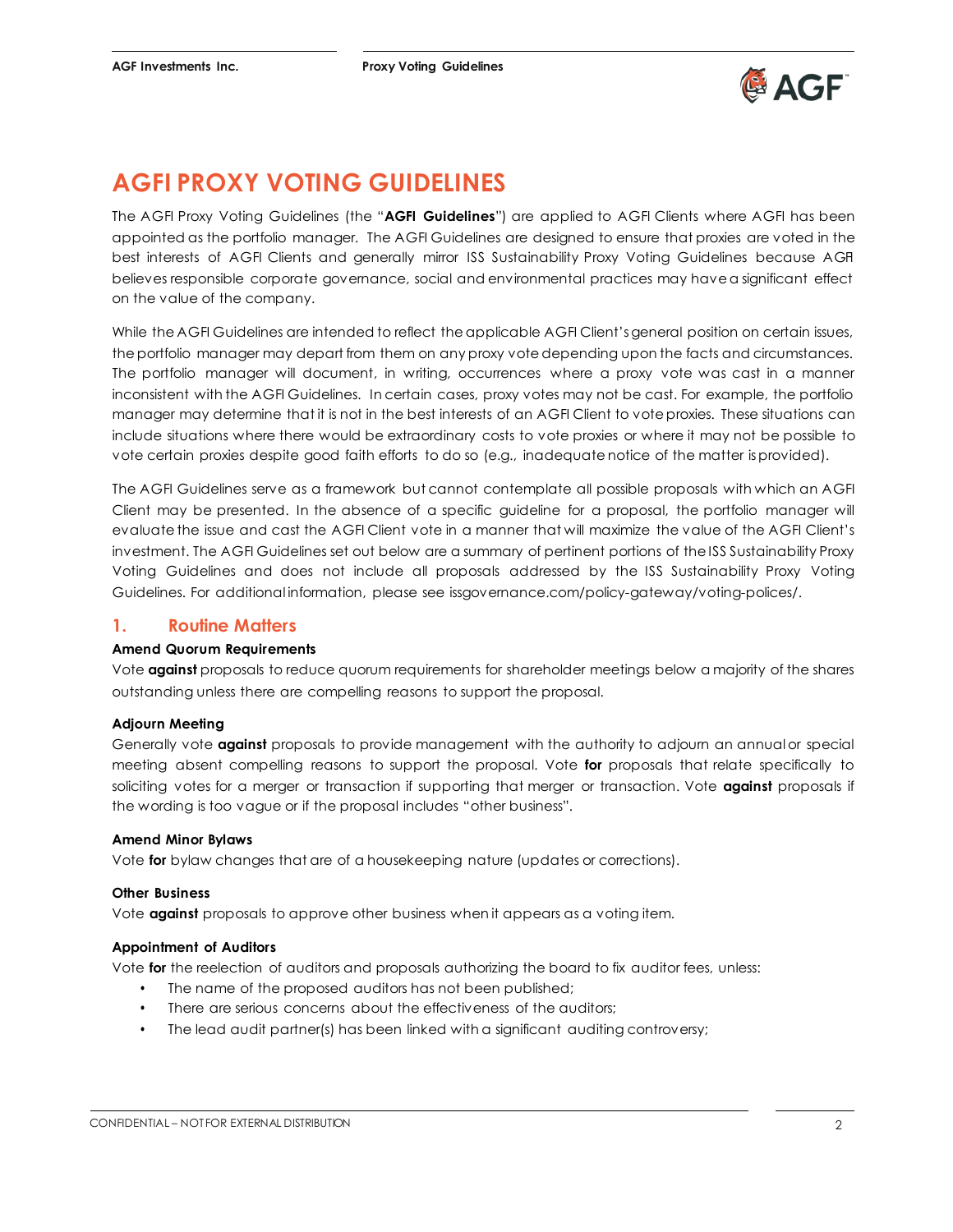

- There is reason to believe that the auditor has rendered an opinion which is neither accurate nor indicative of the company's financial position;
- The lead audit partner(s) has previously served the company in an executive capacity or can otherwise be considered affiliated with the company;
- The auditors are being changed without explanation; or
- For widely-held companies, fees for non-audit services exceed either 100 percent of standard auditrelated fees or any stricter limit set in local best practice recommendations or law; or
- Audit fees are undisclosed.

Where there is compelling evidence of a lack of independence, accounting irregularities or negligence attributable to the auditors, AGFI will vote **against** the reelection of auditors.

### **2. Board of Directors**

Four fundamental principles apply when determining votes on director nominees:

- 1. **Accountability:** Boards should be sufficiently accountable to shareholders, including through transparency of the company's governance practices and regular board elections, by the provision of sufficient information for shareholders to be able to assess directors and board composition, and through the ability of shareholders to remove directors.
- 2 . **Responsiveness:** Directors should respond to investor input, such as that expressed through significant opposition to management proposals, significant support for shareholder proposals (whether binding or non-binding), and tender offers where a majority of shares are tendered.
- 3 . **Composition:** Companies should seek directors who can add value to the board through specific skills or expertise and who can devote sufficient time and commitment to serve effectively. Boards should be of a size appropriate to accommodate diversity, expertise, and independence, while ensuring active and collaborative participation by all members. Boards should be sufficiently diverse to ensure consideration of a wide range of perspectives.
- 4 . **Independence:** Boards should be sufficiently independent from management (and significant shareholders) to ensure that they are able and motivated to effectively supervise management's performance for the benefit of all shareholders, including in setting and monitoring the execution of corporate strategy, with appropriate use of shareholder capital, and in setting and monitoring executive compensation programs that support that strategy. The chair of theboard should ideally be an independent director, and all boards should have an independent leadership position or a similar role in order to help provide appropriate counterbalance to executive management, as well as having sufficiently independent committees that focus on key governance concerns such as audit, compensation, and nomination of directors.

#### **Director Elections**

Vote **for** management nominees in the election of directors, unless:

- Adequate disclosure has not been provided in a timely manner;
- There are clear concerns over questionable finances or restatements;
- There have been questionable transactions with conflicts of interest;
- There are any records of abuses against minority shareholder interests and restrictions on shareholder rights;
- The board fails to meet minimum corporate governance standards, including board independence standards;
- There are problematic takeover defenses, audit-related practices, compensation practices; or
- There are specific concerns about the individual, such as criminal wrongdoing or breach of fiduciary responsibilities.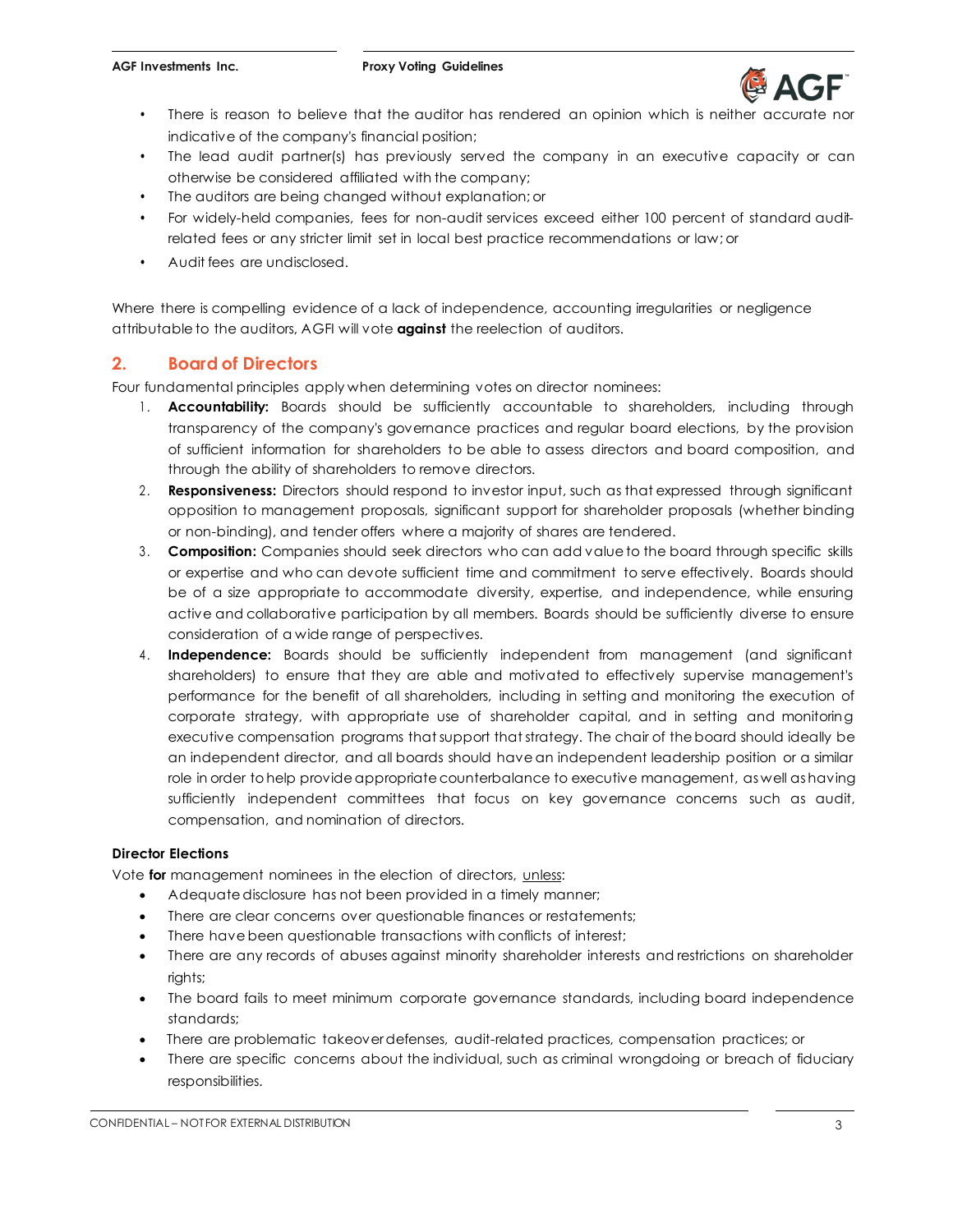

Under extraordinary circumstances, vote **against** or **withhold** from directors individually, on a committee, or potentially the entire board due to:

- Material failures of governance, stewardship, risk oversight, or fiduciary responsibilities at the company, including failure to adequately manage or mitigate environmental, social and governance (ESG) risks;
- A lack of sustainability reporting in the company's public documents and/or website in conjunction with a failure to adequately manage or mitigate ESG risks;
- Failure to replace management as appropriate; or
- Egregious actions related to the director(s)' service on the boards that raise substantial doubt about his or her ability toeffectively oversee management and serve thebest interests of shareholders at any company.

#### **Attendance at Board and Committee Meetings**

Generally vote **against** or **withhold** from directors who attend less than 75% of the aggregate of their board and committee meetings for the period for which they served, unless an acceptable reason for absences is disclosed.

#### **Overboarded Directors**

Generally vote **against** or **withhold** from individual directors (non-CEOs) who sit on more than five public company boards or are CEOs of public companies who sit on the board of more than two public companies besides their own – withhold only at their outside boards.

#### **Gender Diversity**

Generally vote **against** or **withhold** from the chair of the nominating committee if the board lacks at least one director of an underrepresented gender identity.

- For **Canada** and **Australia**, vote **against** or **withhold** from the chair of the nominating committee if the board is not comprised of at least 30 percent underrepresented gender identities.
- For the **UK**, generally vote **against** or **withhold** from the incumbent chair of the nominating committee if:
	- the board is not comprised of at least 33 percent underrepresented gender identities; or
	- the board lacks at least one racially diverse director.
- For the **US**, generally vote **against** or **withhold** from the chair of the nominating committee, or other nominees on a case-by-case basis, if the board lacks at least one director of an underrepresented gender identity.

#### **Racial and/or Ethnic Diversity**

For publicly traded companies listed on US exchanges, generally vote **against** or **withhold** from the chair of the nominating committee (or other directors on a case-by-case basis) where the board has no apparent racially or ethnically diverse members.

#### **Independence**

Vote **against** or **withhold** from non-independent directors when:

- Independent directors comprise 50% or less of the board
- The non-independent director serves on the audit, compensation or nominating committee;
- The company lacks an audit, compensation or nominating committee so that the full board functions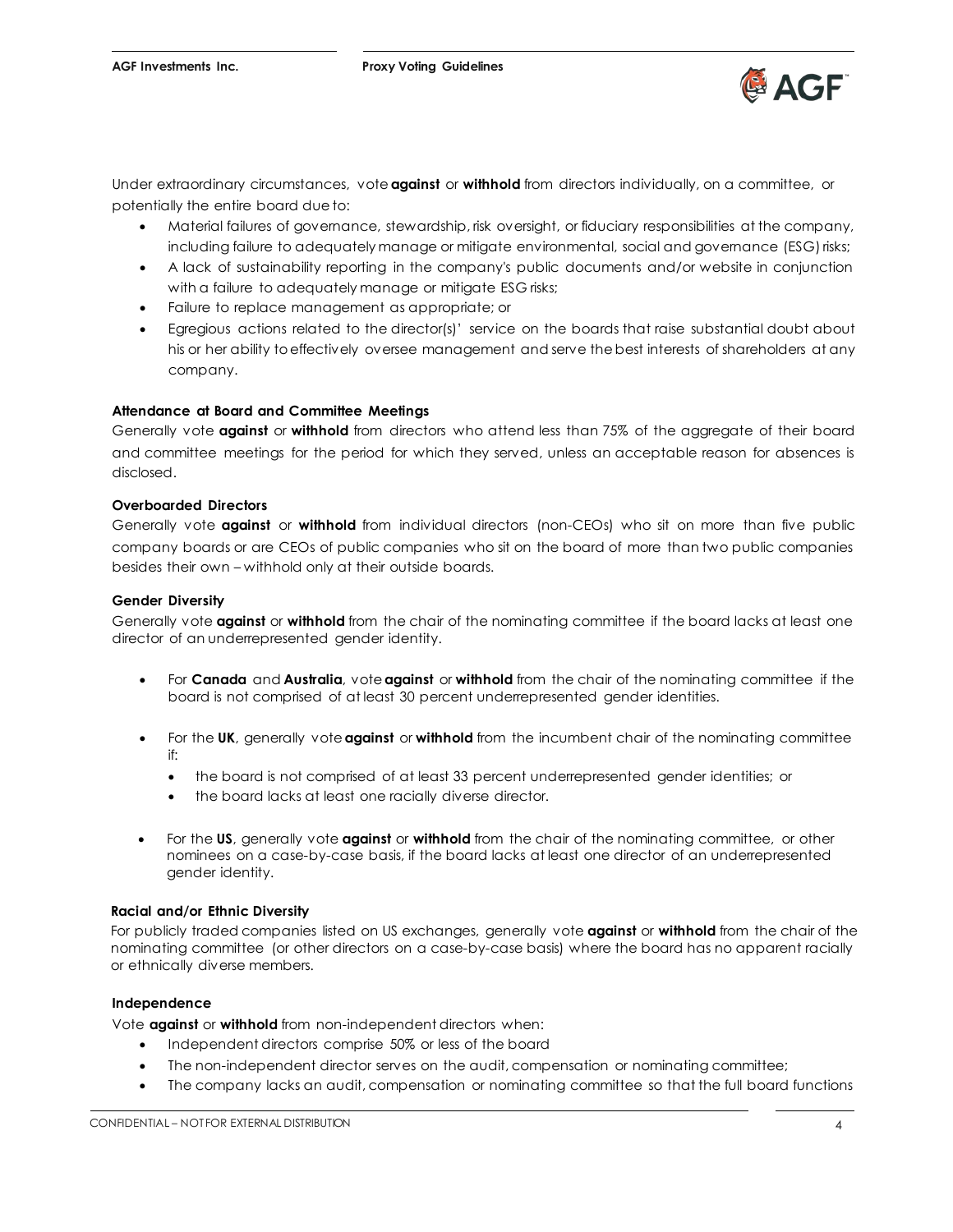

as that committee; or

• The company lacks a formal nominating committee, even if the board attests that the independent directors fulfill the functions of such committee.

#### **Board Refreshment**

Board refreshment is best implemented through an ongoing program of individual director evaluations, conducted annually, to ensure the evolving needs of the board are met and to bring in fresh perspectives, skills, and diversity as needed.

#### **Term/Tenure Limits**

Vote **case-by-case** on management proposals regarding director term/tenure limits, considering:

- The rationale provided for adoption of the term/tenure limit:
- The robustness of the company's board evaluation process;
- Whether the limit is of sufficient length to allow for a broad range of director tenures;
- Whether the limit would disadvantage independent directors compared to non-independent directors; and
- Whether the board will impose the limit evenly, and not have the ability to waive it in a discriminatory manner.

Vote **case-by-case** on shareholder proposals asking for the company to adopt director term/tenure limits, considering:

- The scope of the shareholder proposal; and
- Evidence of problematic issues at the company combined with, or exacerbated by, a lack of board refreshment.

#### **Age Limits**

Vote **against** management and shareholder proposals to limit the tenure of outside directors through mandatory retirement ages. Vote **for** proposals to remove mandatory age limits.

#### **Board Size**

Vote **for** proposals seeking to fix the board size or designate a range for the board size. Vote against proposals that give management the ability to alter the size of the board outside of a specific range without shareholder approval.

#### **Classification/Declassification of the Board**

Vote **against** proposals to classify (stagger) the board. Vote for proposals to repeal classified boards and to elect all directors annually.

#### **CEO Succession Planning**

Generally vote **for** proposals seeking disclosure on a CEO succession planning policy, considering, at a minimum, the following factors:

• The reasonableness/scope of the request; and The company's existing disclosure on its current CEO succession planning process.

#### **Cumulative Voting**

Generally vote **against** management proposals to eliminate cumulate voting, and for shareholder proposals to restore or provide for cumulative voting, unless:

- The company has proxy access, thereby allowing shareholders to nominate directors to the company's ballot; and
- The company has adopted a majority vote standard, with a carve-out for plurality voting in situations where there are more nominees than seats, and a director resignation policy to address failed elections.

Vote **for** proposals for cumulative voting at controlled companies (insider voting power > 50%)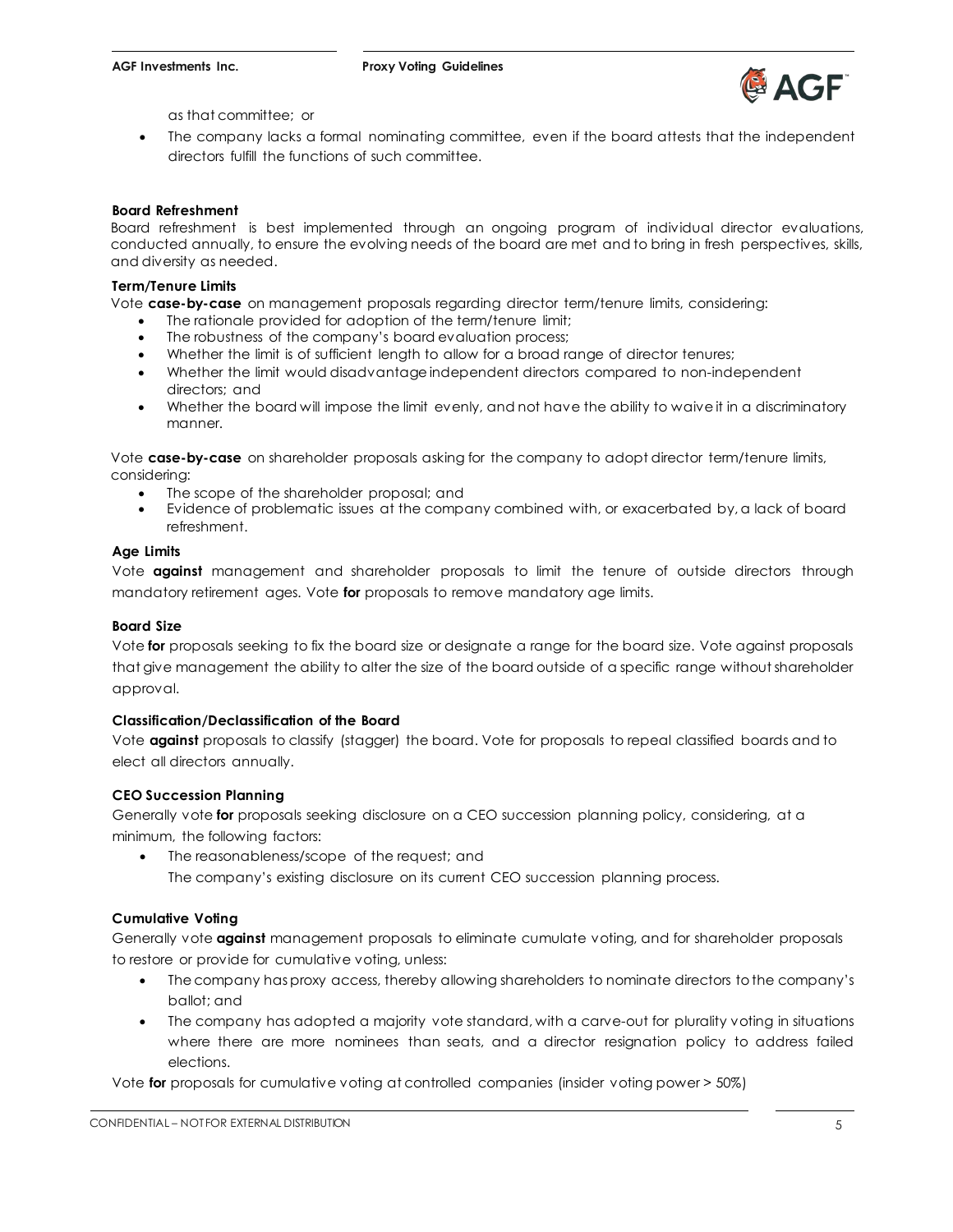

#### **Director and Officer Indemnification and Liability Protection**

Vote **case-by-case basis** on proposals on director and officer indemnification and liability protection. Vote **against** indemnification proposals that would eliminate entirely directors' and officers' liability for monetary damages for violating the duty of care, expand coverage beyond just legal expenses for acts, such as negligence, that are more serious violations of fiduciary obligations than mere carelessness or expand the scope of indemnification to provide for mandatory indemnification of company officials in connection with acts that previously the company was permitted to provide indemnification for, at the discretion of the company's board, but hat previously the company was not required toindemnify. Vote **for** only those proposals that provide such expanded coverage in cases when a director's or officer's legal defense was unsuccessful if: (i) the director was found to have acted in good faith and in a manner that the director reasonably believed was in the best interests of the company, and (ii) if only the director's legal expenses would becovered.

#### **Establish/Amend Nominee Qualifications**

Vote **case-by-case** on proposals that establish or amend director qualifications. Votes should be based on the reasonableness of the criteria and to what degree they may preclude dissident nominees from joining the board. Vote **case-by-case** on shareholder resolutions seeking a director nominee candidate whopossesses a particular subject matter expertise.

#### **Independent Board Chair**

One of the principal functions of the board is to monitor and evaluate the performance of the CEO and other executive officers. The board chair's duty to oversee management may be compromised when he/she is connected to or a part of the management team. Generally, AGFI Guidelines recommend supporting shareholder proposals that would require that the position of board chair be held by an individual with no materials ties to the company other than their board seat. Vote **for** shareholder proposals that would require the board chair to be independent from management.

#### **Establishment of Independent Committees**

Vote **for** shareholder proposals asking that board audit, compensation, and/or nominating committees be composed exclusively of independent directors.

#### **Board Policy on Shareholder Engagement**

Vote **for** shareholders proposals requesting that theboard establish an internal mechanism/process, which may include a committee, in order to improve communications between directors and shareholders, unless the company has the following features, as appropriate:

- An established communication structure that goes beyond the exchange requirements to facilitate the exchange of information between shareholders and members of theboard.
- Has effectively disclosed information with respect the communication structure to all shareholders in a meaningful way.
- Company has not ignored majority-supported shareholder proposals or a majority withhold vote on a director nominee; and
- Has an independent chairman or a lead director who is available for periodic consultation and direct communication with major shareholders.

#### **Climate Accountability**

For companies that are significant greenhouse gas (GHG) emitters, through their operations or value chain, generally vote **against** or **withhold** from the incumbent chair of the responsible committee (or other directors on a **case-by-case** basis) in cases where the company is not taking the minimum steps needed to understand, assess, and mitigate risks related to climate change to the company and the larger economy.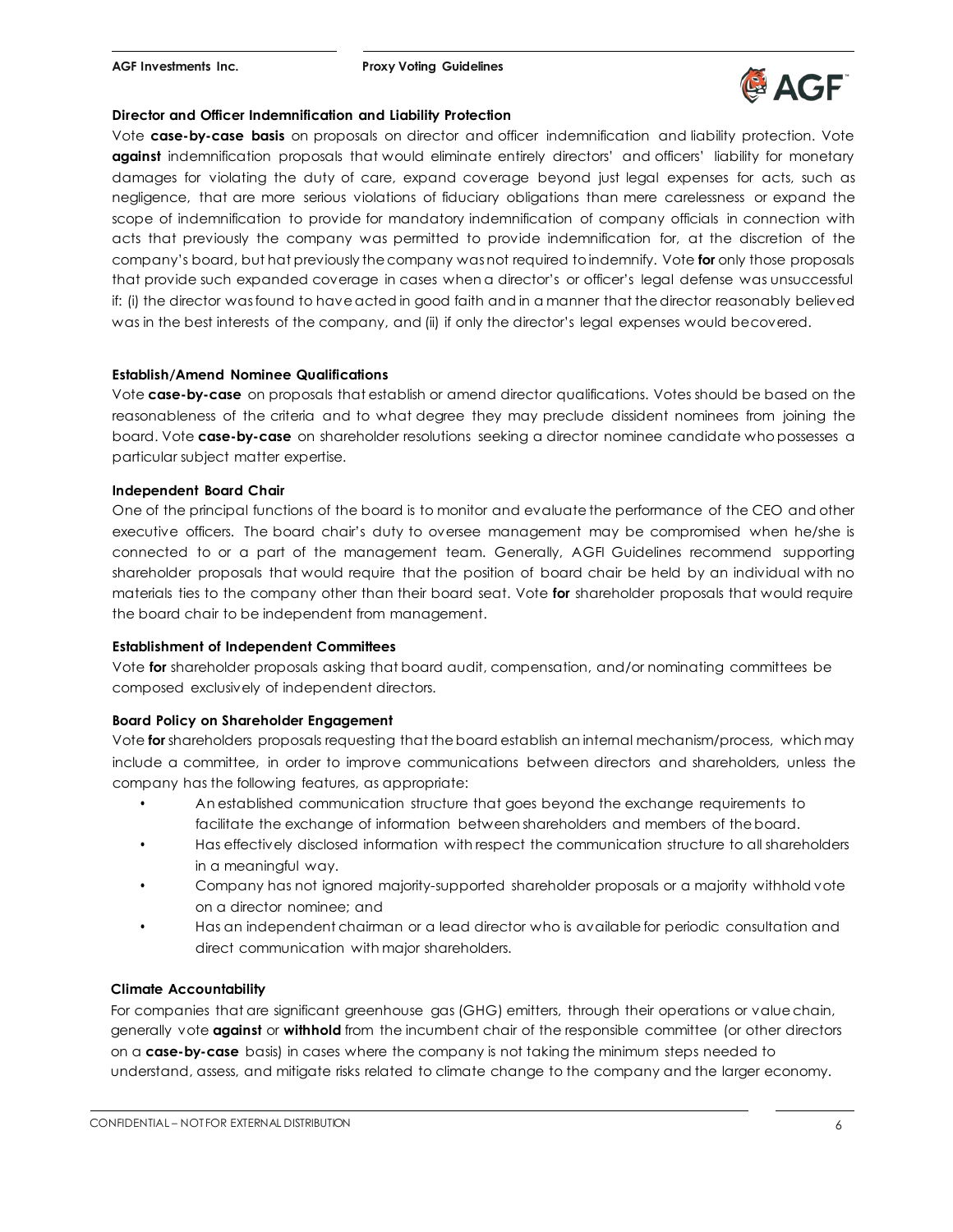

For 2022, minimum steps to understand and mitigate those risks are considered to be the following. Both minimum criteria will be required to be in compliance:

- Detailed disclosure of climate-related risks, such as according to the framework established by the Task Force on Climate-related Financial Disclosures (TCFD), including
- Board governance measures;
- Corporate strategy;
- Risk management analyses; and
- Metrics and targets
- Appropriate GHG emissions reduction targets

For 2022, "appropriate GHG emissions reductions targets" will be any well-defined GHG reduction targets. Expectations about what constitutes "minimum steps to mitigate risks related to climate change" will increase over time.

### **3. Takeover Defenses/Shareholder Rights**

AGFI believes that certain fundamental rights of shareholders must be protected. AGFI will generally vote in favour of proposals that give shareholders a greater voice in the affairs of a company and oppose any measure that seeks to limit those rights.

#### **Takeover Defenses and Shareholder Rights-Related Management Proposals**

Vote **case-by-case** on management proposals:

- on poison pill ratification, focusing on the features of the shareholder rights plan;
- to adopt a poison pill for the stated purposes of preserving a company's net operating loss ("NOLs"); and
- to adopt a protective amendment for the stated purposes of protecting a company's net operating loss ("NOLs").

#### **Supermajority Vote Requirements**

Vote **against** proposals to require a supermajority shareholder vote. Vote **for** proposals to reduce supermajority shareholder vote requirements. However, for companies with shareholder(s) who have significant ownership levels, vote **case-by-case**, taking into account: a) ownership structure; b) quorum requirements; and c) vote requirements.

#### **Shareholder Ability to Call Special Meeting**

Vote **against** proposals to restrict or prohibit shareholders' ability to call special meetings. Vote **for** proposals that provide shareholders with the ability to call special meetings considering;

- shareholders' current right to call special meetings,
- minimum ownership threshold necessary to call special meetings (10% preferred),
- the inclusion of exclusionary or prohibitive language,
- investor ownership structure, and
- shareholder support of, and management's response to, previous shareholder proposals.

#### **Shareholder Ability to Act by Written Consent**

Generally vote **against** proposals to restrict or prohibit shareholders' ability to act by written consent. Generally vote **for** proposals toallow or facilitate shareholder action by written consent, taking into account the following factors:

- shareholders' current right to act by written consent,
- consent threshold,
- the inclusion of exclusionary or prohibitive language,
- investor ownership structure, and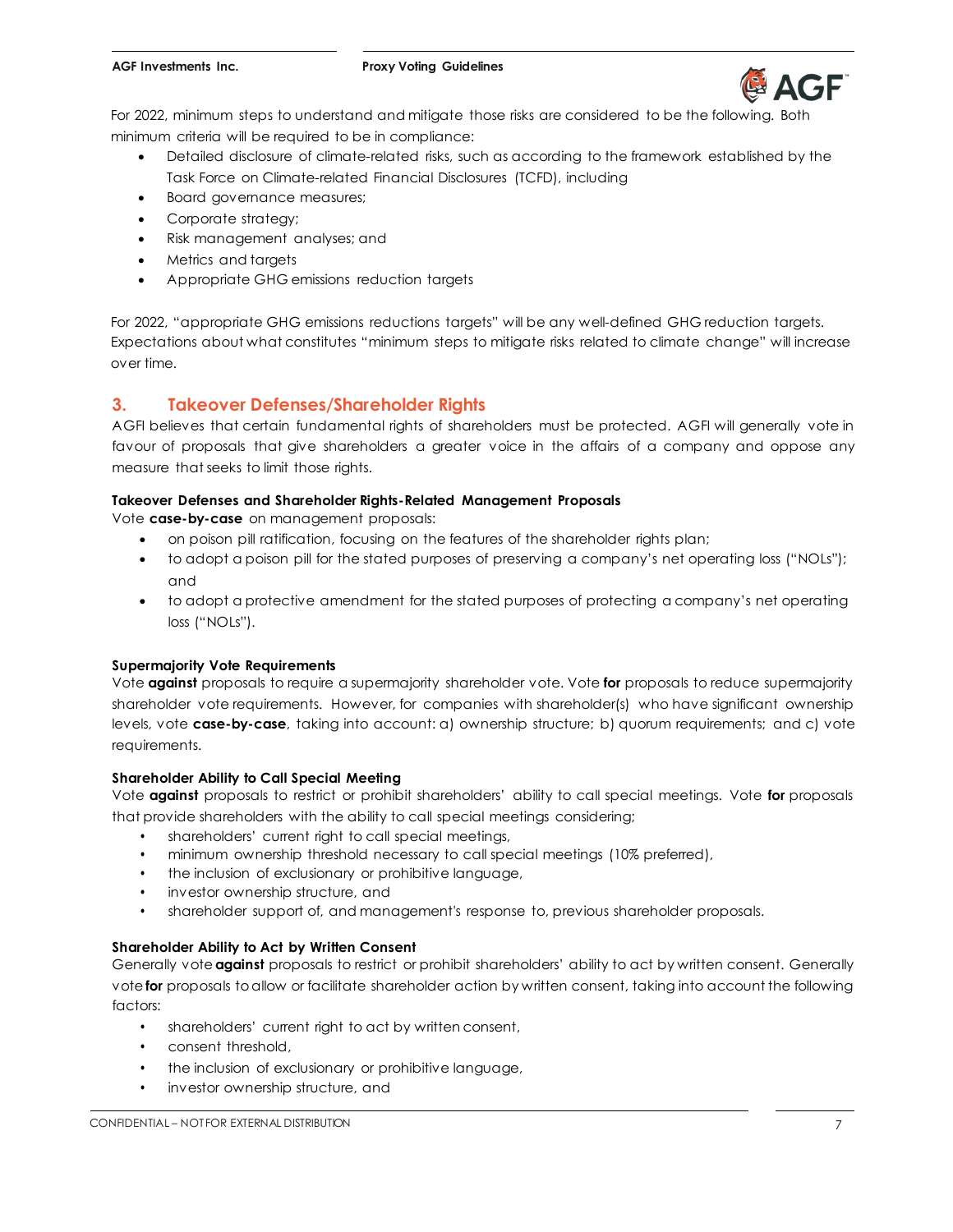

• shareholder support of, and management's response to, previous shareholder proposals.

#### **Advance Notice Requirements for Shareholder Proposals/Nominations**

Vote **case-by-case** basis on advance notice proposals, giving support to those proposals which allow shareholders to submit proposals/nominations as close to the meeting date as reasonably possible and within the broadest window possible, recognizing the need to allow sufficient notice for company, regulatory and shareholder review.

#### **Poison Pills**

Vote **for** shareholder proposals requesting that the company submit its poison pill toshareholder vote or redeem it UNLESS the company has: (1) a shareholder approved poison pill in place, or (2) the company has adopted a policy concerning the adoption of a pill in the future specifying that the board will only adopt a shareholder rights plan if either:

- Shareholders have approved the adoption of the plan; or
- The board, in its exercise of its fiduciary responsibilities, determines that it is in the best interest of shareholders under the circumstances to adopt a pill without the delay in adoption that would result from seeking shareholder approval. A poison pill adopted under this fiduciary out will be put to a shareholder ratification vote within 12 months of adoption or expire. If the pill is not approved by a majority of the votes cast on this issue, the plan will immediately terminate.

If the shareholder proposal calls for a time period of less than 12 months for shareholder ratification after adoption, vote **for** the proposal, but add the caveat that a vote within 12 months would be considered sufficient implementation.

#### **Reimbursing Proxy Solicitation Expenses**

Vote **case-by-case** on proposals to reimburse proxy solicitation expenses. When voting in conjunction with support of a dissident slate, vote **for** the reimbursement of all appropriate proxy solicitation expenses associated with the election. Vote **for s**hareholder proposals calling for the reimbursement of reasonable costs incurred in connection with nominating one or more candidates in a contested election where the following apply:

- The election of fewer than 50% of the directors to be elected is contested in the election;
- One or more of the dissident's candidates is elected;
- Shareholders are not permitted to cumulate their votes for directors; and
- The election occurred, and the expenses were incurred, after the adoption of this bylaw.

#### **Virtual Shareholder Meetings**

Vote **for** management proposals allowing for the convening of shareholder meetings by electronic means, so long as they do not preclude in-person meetings. Companies are encouraged to disclose the circumstances under which virtual-only meetings would be held, and to allow for comparable rights and opportunities for shareholders to participate electronically as they would have during an in-person meeting.

Vote **case-by-case** on shareholder proposals concerning virtual-only meetings, considering:

- Scope and rationale of the proposal; and
- Concerns identified with the company's prior meeting practices.

#### **4. Capital/Restructuring**

Proposals to restructure or reorganize shall be assesses on case-by-case basis based on analysis of strategic rationale, shareholder notification, shareholder ratification, financial implications, future economic prospects, changes in corporate governance and their impact on shareholder rights and other related matters.

#### **Share Issuance Requests**

Evaluate share issuance requests on a **case-by-case** basis taking into consideration market-specific guidelines as applicable.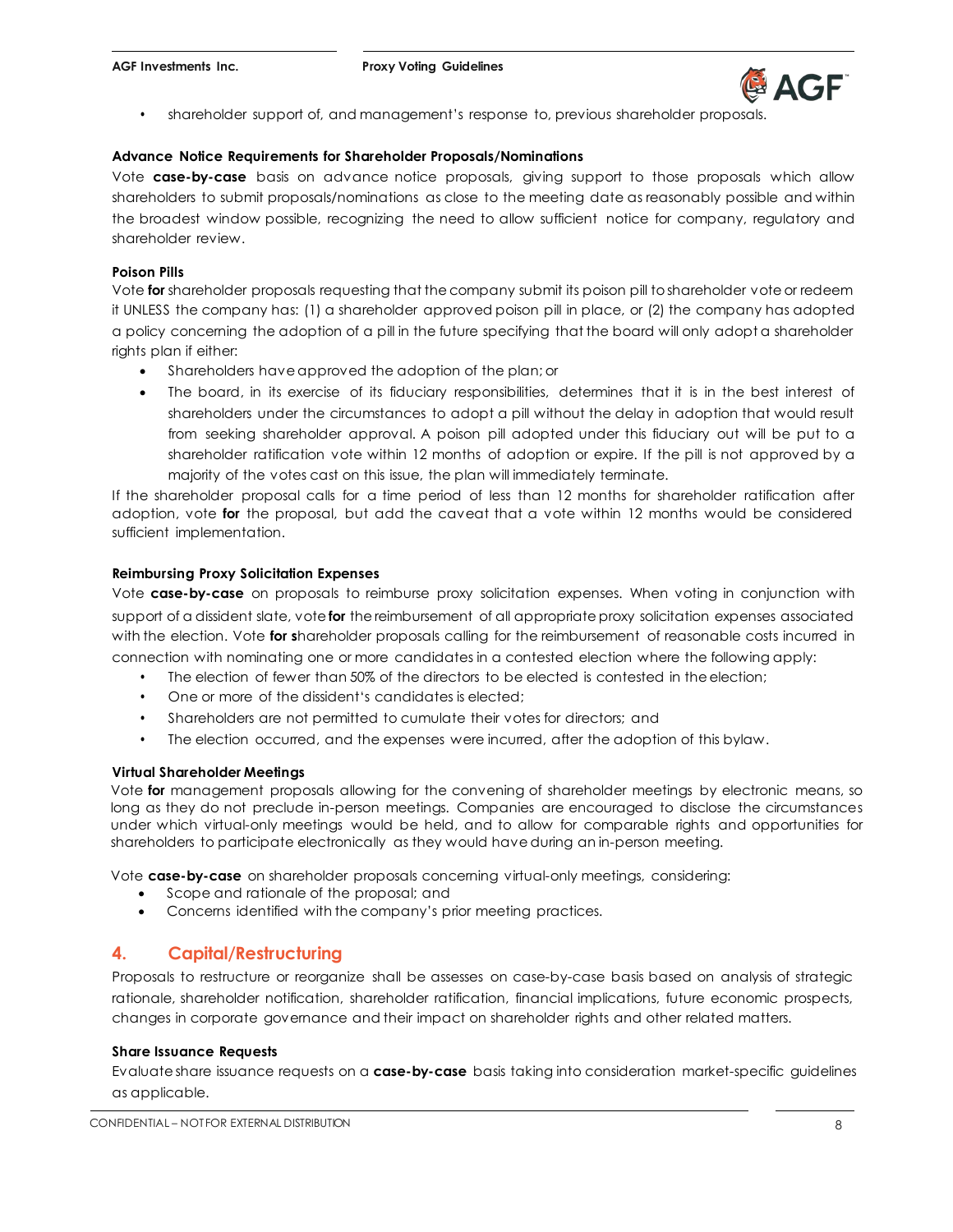

#### **Increases in Authorized Capital**

Vote **case-by-case** basis on proposals to increase the number of shares of common stock authorized for issuance.

#### **Share Repurchase Plans**

Generally vote **for** market repurchase authorities (share repurchase programs) if the terms comply with the following criteria:

- A repurchase limit of up to 10 percent of issued share capital;
- A holding limit of up to 10 percent of a company's issued share capital in treasury ("on the shelf"); and
- Duration of no more than 5 years, or such lower threshold as may be set by applicable law, regulation, or code of governance best practice.

Authorities to repurchase shares in excess of the 10 percent repurchase limit will be assessed on a **case-bycase** basis.

For **U.S.-incorporated companies**, and **foreign-incorporated U.S. Domestic Issuers** that are traded solely on U.S. exchanges, vote **for** management proposals to institute open-market share repurchase plans in which all shareholders may participate on equal terms, or to grant the board authority to conduct open-market repurchases, in the absence of company-specific concerns regarding:

- Greenmail,
- The use of buybacks to inappropriately manipulate incentive compensation metrics,
- Threats to the company's long-term viability, or
- Other company-specific factors as warranted.

Vote **case-by-case** on proposals to repurchase shares directly from specified shareholders, balancing the stated rationale against the possibility for the repurchase authority to be misused, such as to repurchase shares from insiders at a premium to market price.

#### **Corporate Reorganization/Debt Restructuring**

Vote **case-by-case** on proposals to increase common and/or preferred shares and to issue shares as part of a debt restructuring plan, after evaluating:

- Dilution to existing shareholders' positions;
- Terms of the offer discount/premium in purchase price to investor, including any fairness opinion; termination penalties; exit strategy;
- Financial issues company's financial situation; degree of need for capital; use of proceeds; effect of the financing on the company's cost of capital;
- Management's efforts to pursue other alternatives;
- Control issues change in management; change in control, guaranteed board and committee seats; standstill provisions; voting agreements; veto power over certain corporate actions; and
- Conflict of interest arm's length transaction, managerial incentives.

Vote **for** the debt restructuring if it is expected that the company will file for bankruptcy if the transaction is not approved.

#### **Mergers and Acquisitions**

Vote **case-by-case** on mergers and acquisitions. Review and evaluate the merits and drawbacks of the proposed transaction, balancing various and sometimes countervailing factors including:

- *Valuation* Isthe value tobe received by the target shareholders (or paid by the acquirer) reasonable? While the fairness opinion may provide an initial starting point for assessing valuation reasonableness, emphasis is placed on the offer premium, market reaction and strategic rationale.
- *Market reaction*  How has the market responded to the proposed deal? A negative market reaction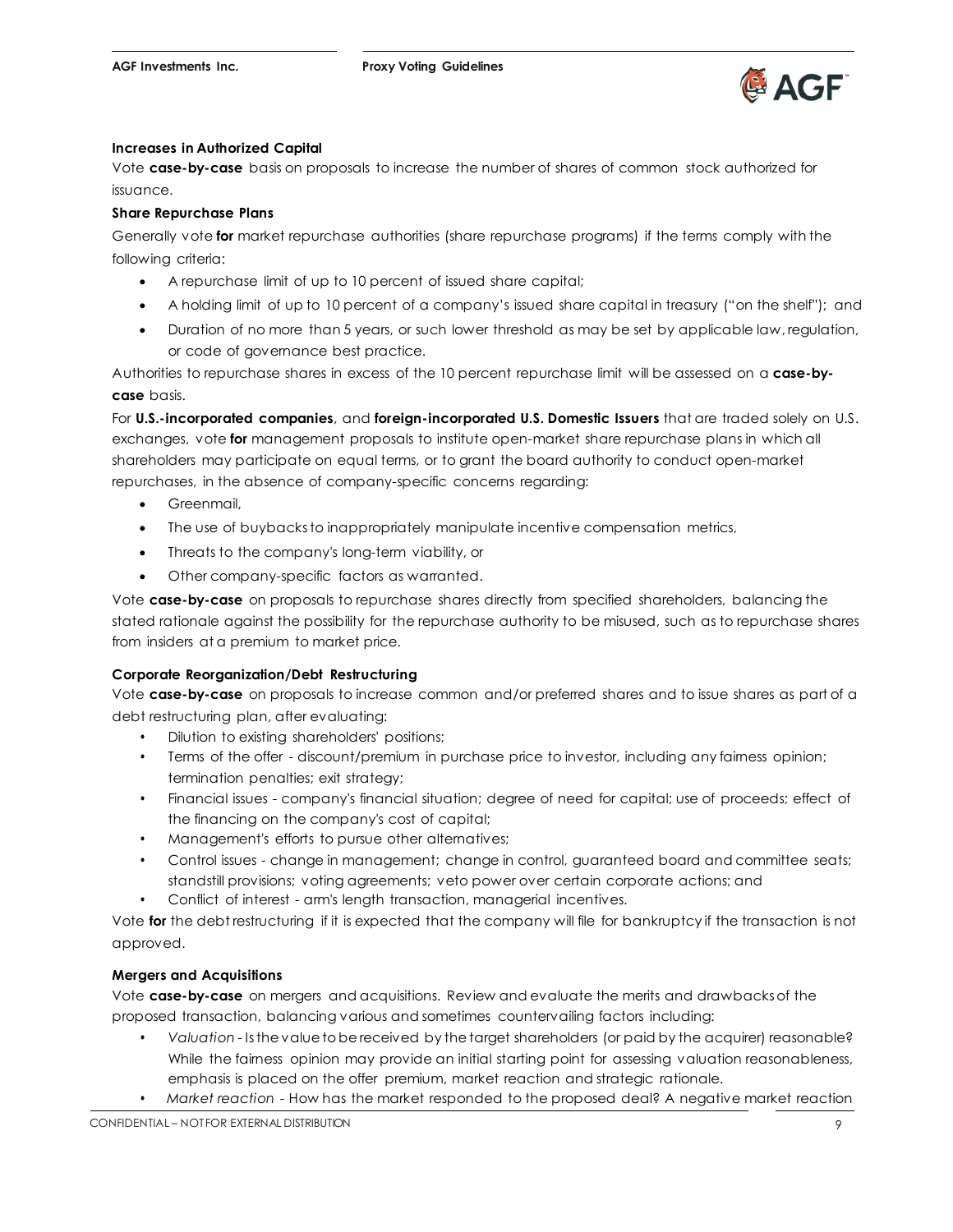

should cause closer scrutiny of a deal.

- *Strategic rationale*  Does the deal make sense strategically? From where is the value derived? Cost and revenue synergies should not be overly aggressive or optimistic, but reasonably achievable. Management should also have a favorable track record of successful integration of historical acquisitions.
- *Negotiations and process*  Were the terms of the transaction negotiated at arm's-length? Was the process fair and equitable? A fair process helps to ensure the best price for shareholders. Significant negotiation "wins" can also signify the deal makers' competency. The comprehensiveness of the sales process (e.g., full auction, partial auction, no auction) can also affect shareholder value.
- *Conflicts of interest* Are insiders benefiting from the transaction disproportionately and inappropriately as compared to non-insider shareholders? Asthe result of potential conflicts, the directors and officers of the company may be more likely to vote to approve a merger than if they did not hold these interests. Consider whetherthese interests may have influenced these directors and officers to support or recommend the merger.
- *Governance* Will the combined company havea better or worse governance profile than the current governance profiles of the respective parties to the transaction? If thegovernance profile is to change for the worse, the burden is on the company to prove that other issues (such as valuation) outweigh any deterioration in governance.

### **5. Compensation**

Underlying all evaluations are five global principles that most investors expect corporations to adhere to in designing and administering executive and director compensation programs:

- 1 . Maintain appropriate pay-for-performance alignment, with emphasis on long-term shareholder value: This principle encompasses overall executive pay practices, which must be designed to attract, retain, and appropriately motivate the key employees who drive shareholder value creation over the long term. It will take into consideration, among other factors, the link between pay and performance; the mix between fixed and variable pay; performance goals; and equity-based plan costs.
- 2 . Avoid arrangements that risk "pay for failure": This principle addresses the appropriateness of long or indefinite contracts, excessive severance packages, and guaranteed compensation.
- 3 . Maintain an independent and effective compensation committee: This principle promotes oversight of executive pay programs by directors with appropriate skills, knowledge, experience, and a sound process for compensation decision-making.
- 4 . Provide shareholders with clear, comprehensive compensation disclosures: This principle underscores the importance of informative and timely disclosures that enable shareholders to evaluate executive pay practices fully and fairly.
- 5 . Avoid inappropriate pay to non-executive directors: This principle recognizes the interests of shareholders in ensuring that compensation to outside directors does not compromise their independence and ability to make appropriate judgments in overseeing managers' pay and performance. At the market level, it may incorporate a variety of generally accepted bestpractices.

#### **Executive Compensation-Related Proposals**

Generally recommend a vote **against** a company's compensation-related proposal if such proposal fails to comply with one or a combination of several of the global principles and their corresponding rules.

#### **Shareholder Ratification of Director Pay Programs**

Vote **case-by-case** on management proposals seeking ratification of nonemployee director compensation, based on the following factors:

- The relative magnitude of director compensation as compared to companies of a similar profile;
- The presence of problematic pay practices relating to director compensation;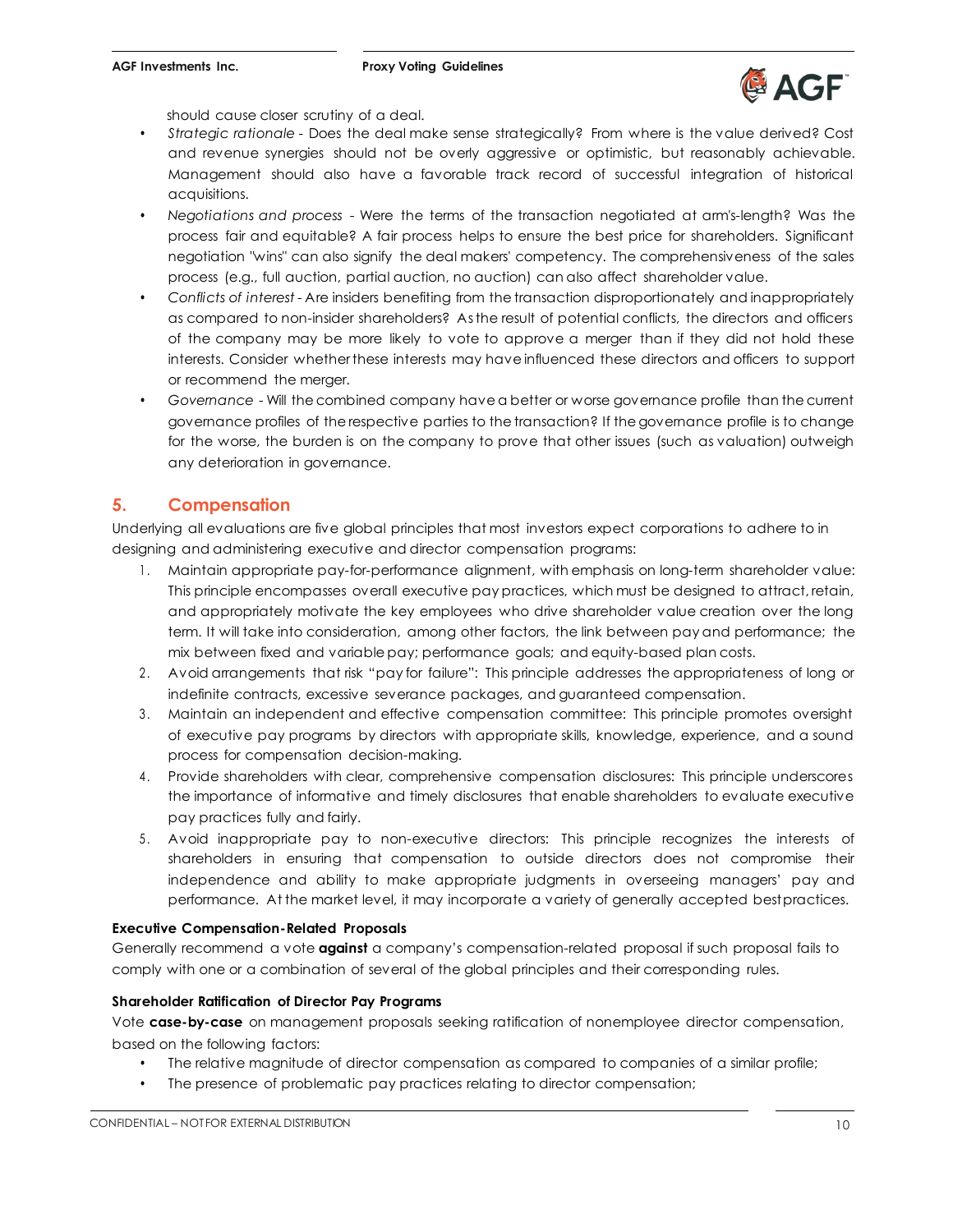

- Director stock ownership quidelines and holding requirements;
- Equity award vesting schedules;
- The mix of cash and equity-based compensation;
- Meaningful limits on director compensation;
- The availability of retirement benefits or perquisites; and
- The quality of disclosure surrounding director compensation.

#### **Employee Stock Purchase Plan**

Vote **case-by-case** on nonqualified employee stock purchase plans. Vote for nonqualified employee stock purchase plans with all the following features:

- Broad-based participation;
- Limits on employee contribution, which may be a fixed dollar amount or expressed as a percent of base salary;
- Company matching contribution up to 25 percent of employee's contribution, which is effectively a discount of 20 percent from market value; and
- No discount on the stock price on the date of purchase when there is a company matching contribution.

Vote **against** nonqualified employee stock purchase plans when any of the plan features do not meet the above criteria.

### **6. Social/Environmental Issues**

The AGFI Guidelines generally supports standards-based ESG shareholder proposals that enhance long-term shareholder and stakeholder value while aligning the interests of the company with those of society at large. In particular, the AGFI Guidelines will focus on resolutions seeking greater transparency and/or adherence to internationally recognized standards and principles.

Generally vote **for** social and environmental proposals that seek to promote good corporate citizenship while enhancing long-term shareholder and stakeholder value. In determining votes on shareholder social and environmental proposals, the following factors are considered:

- Whether the proposal itself is well framed and reasonable;
- Whether adoption of the proposal would have either a positive or negative impact on the company's short-term or long-term share value;
- The percentage of sales, assets and earnings affected;
- Whether the company has already responded in some appropriate manner to the request embodied in a proposal;
- Whether the company's analysis and voting recommendation to shareholders is persuasive;
- What other companies have done in response to the issue;
- Whether there are significant controversies, fines, penalties, or litigation associated with the company's environmental or social practices;
- Whether implementation of the proposal would achieve the objectives sought in theproposal.

#### **Climate Change**

- Vote **for** shareholder proposals seeking information on the financial, physical, or regulatory risks it faces related to climate change- on its operations and investments, or on how the company identifies, measures, and manage such risks.
- Vote **for** shareholder proposals calling for the reduction of GHG emissions.
- Vote **for** shareholder proposals seeking reports on responses to regulatory and public pressures surrounding climate change, and for disclosure of research that aided in setting company policies around climate change.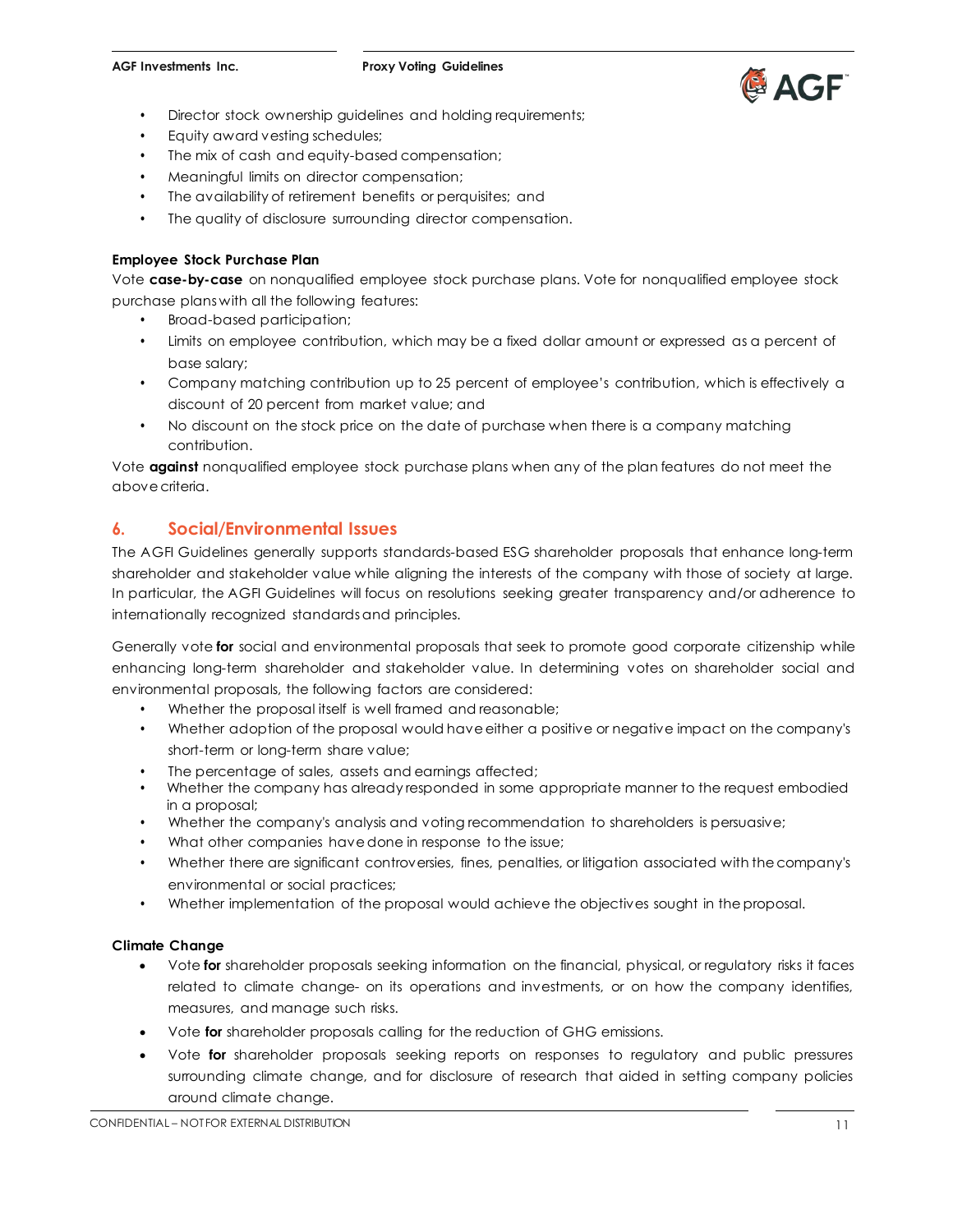

- Vote for shareholder proposals requesting a report/disclosure of goals on GHG emissions company operations and/or products.
- Vote **case-by-case** on shareholder proposals that request the company to present its upcoming/approved climate transition action plan and provide shareholders the opportunity to express approval or disapproval of its GHG emissions reduction plan. Factors such as the completeness and rigor of the company's climate-related disclosure, the company's actual GHG emissions performance, whether the company has been the subject of recent, significant violations, fines, litigation, or controversy related to its GHG emissions, and whether the proposal's request is unduly burdensome (scope or timeframe) or overly prescriptive will be taken into account.

#### **Say on Climate (SoC) Management Proposals**

Vote **case-by-case** on management proposals that request shareholders to approve the company's climate transition action plan, taking into account the completeness and rigor of the plan. Information that will be considered where available includes the following:

- The extent to which the company's climate related disclosures are in line with TCFD recommendations and meet other market standards;
- Disclosure of its operational and supply chain GHG emissions (Scopes 1, 2, and 3);
- The completeness and rigor of company's short-, medium-, and long-term targets for reducing operational and supply chain GHG emissions in line with Paris Agreement goals (Scopes 1, 2, and 3 if relevant);
- Whether the company has sought and approved third-party approval that its targets are sciencebased;
- Whether the company has made a commitment to be "net zero" for operational and supply chain emissions (Scopes 1, 2, and 3) by 2050;
- Whether the company discloses a commitment to report on the implementation of its plan in subsequent years;
- Whether the company's climate data has received third-party assurance;
- Disclosure of how the company's lobbying activities and its capital expenditures align with company strategy;
- Whether there are specific industry decarbonization challenges; and
- The company's related commitment, disclosure, and performance compared to its industry peers.

#### **Say on Climate (SoC) Shareholder Proposals**

Vote **for** shareholder proposals seeking information on the financial, physical, or regulatory risks it faces related to climate change- on its operations and investments, or on how the company identifies, measures, and manage such risks.

- Vote **for** shareholder proposals calling for the reduction of GHG emissions.
- Vote **for** shareholder proposals seeking reports on responses to regulatory and public pressures surrounding climate change, and for disclosure of research that aided in setting company policies around climate change.
- Vote **for** shareholder proposals requesting a report/disclosure of goals on GHG emissions from company operations and/or products.
- Vote **case-by-case** on shareholder proposals that request the company to disclose its upcoming/approved climate transition action plan and provide shareholders the opportunity to express approval or disapproval of its GHG emissions reduction plan. Factors such as the completeness and rigor of the company's climate-related disclosure, the company's actual GHG emissions performance, whether the company has been the subject of recent, significant violations, fines, litigation, or controversy related to its GHG emissions, and whether the proposal's request is unduly burdensome (scope or timeframe) or overly prescriptive will be taken into account.

#### **Board Diversity - US**